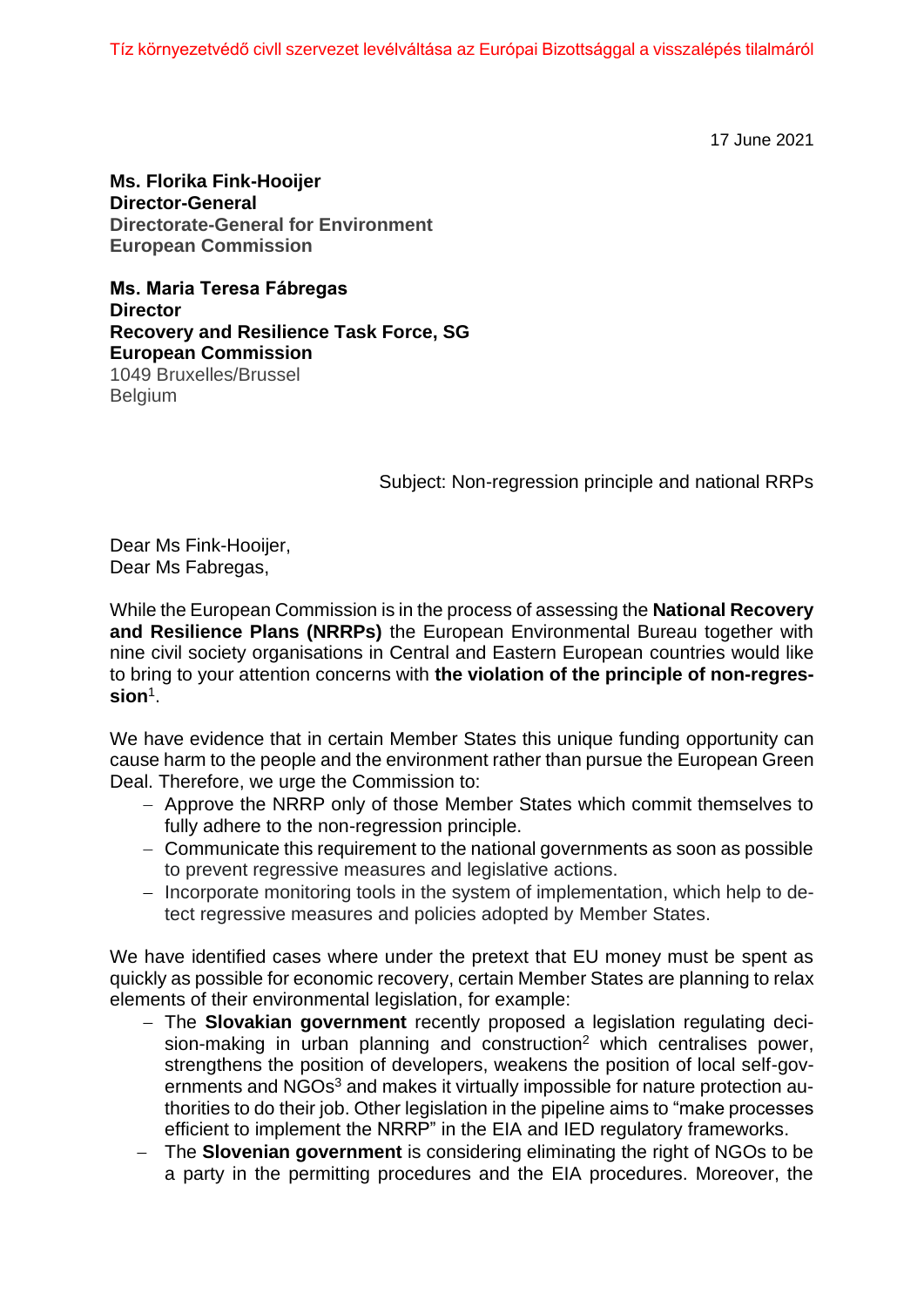relevant competent institutions that currently provide binding opinions within the procedure and assessment will no longer have the expert authority when deciding if a project is acceptable or not. The investors will have the ability to challenge the opinion of the expert institution with their own opinion, and the Ministry of the Environment will be the authority deciding which opinion prevails.<sup>4</sup>

−**In Poland**, the announced special law on investments counteracting the effects of drought would be fighting droughts through the rapid construction of concrete infrastructure on rivers, outside the scope of reliable environmental assessment. The provisions concerning water protection remain untransparent. They leave room for damming rivers and threaten a return to regulating and fencing small rivers on a mass scale. Component B3.3.1 is particularly disappointing: it concerns multi-purpose hydro technical investments that may mean constructing weirs and dams that destroy rivers. These announced investments are linked to the B3.3. reform (support for the sustainable management of water resources in agriculture and rural areas). It contains an announcement of unspecified amendments to the Water Law, Construction Law as well as Mining and Geological Law. Their aim is to streamline procedures and facilitate obtaining permits related to the construction of artificial reservoirs. Creating a "fast track" for such investments raises justified concerns about the reliability of assessing their environmental impact and compliance with the EU's environmental standards.

Considering the impending global climate and environmental threats, such measures are not tolerable and should be prevented before damage is done. We are also convinced that the 'do no significant harm' principle cannot be fulfilled if there are continuous setbacks, either in the NRRPs and the operational programs or in the case of projects financed from national resources released due to expected EU grants.

The principle of non-regression has been declared in EU treaties as well as many international and national documents.<sup>5</sup>

According to the Treaty on the European Union $6$  sustainable development is meant to play a central role in the rules and policies of the EU and the Member States. The Charter of Fundamental Rights states the following: '*A high level of environmental protection and the improvement of the quality of the environment must be integrated into the policies of the Union and ensured in accordance with the principle of sustainable*  development.<sup>7</sup> These general rules lead us to the principle of non-regression<sup>8</sup>, which is explicitly prescribed by the EU-UK Trade and Cooperation Agreement: *'A Party shall not weaken or reduce, in a manner affecting trade or investment between the Parties, its environmental levels of protection or its climate level of protection below the levels that are in place at the end of the transition period.'*<sup>9</sup> (The principle of non-regression prohibits any recession of environmental law or existing levels of environmental protection and comprises its protective norms in the category of non-revocable and intangible legal rules, in the common interest of humanity.)

In the Treaty of Accession to the European Union, the new EU Member States declared: *'Our common wish is to make Europe a continent of democracy, freedom, peace and progress. The Union will remain determined to avoid new dividing lines in Europe and to promote stability and prosperity within and beyond the new borders of the Union. We are looking forward to working together in our joint endeavour to*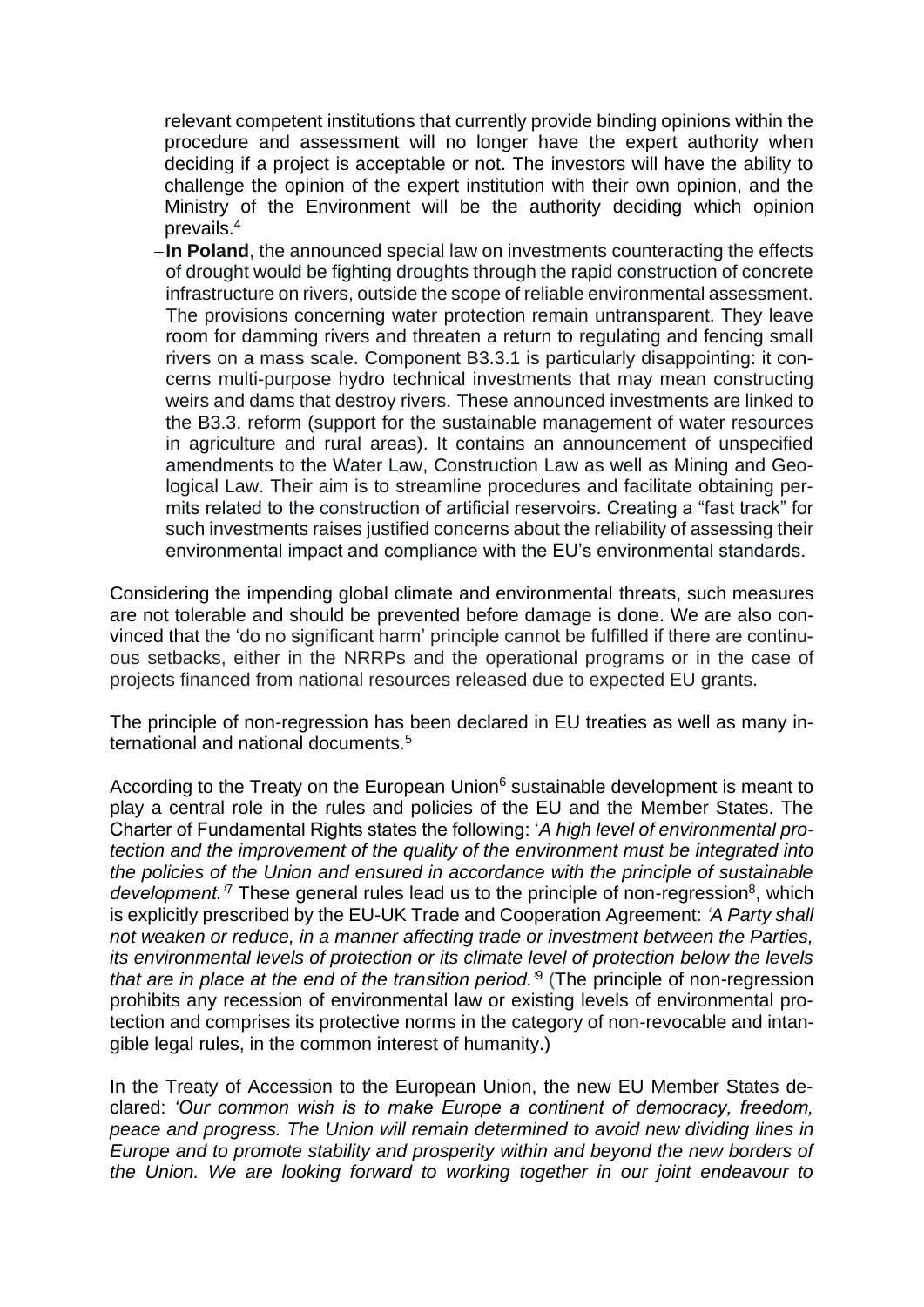*accomplish these goals.'* In our understanding this means that all Member States shall improve their legislative and institutional systems as much as possible in order to achieve these goals, but at least they shall refrain from any backward measures. The latter also means the implementation of the non-regression principle, which ensures that no measures shall be taken that downgrade or limit existing levels of the right to a healthy environment, the right to access to information, participation in decision making and access to justice.

**We hope that our observations will be closely considered during the assessment of the NRRPs, and will inspire a strong, participatory implementation mechanism, which needs to be set up.** 

Thank you in advance for your kind attention.

Sincerely yours,

*Patrick ten Brink European Environmental Bureau*

*Orsolya Domaniczky CEEweb for Biodiversity*

*Yasen Georgiev Economic Policy Institute, Bulgaria*

*Jana Maussen Centre for Transport and Energy, Czech Republic* 

*András Lukács Clean Air Action Group, Hungary*

*Janis Brizga Green Liberty, Latvia*

*Joanna Furmaga Polish Green Network, Poland*

*Dana Mareková Green Recovery Initiative, Slovakia*

*Andrej Gnezda Umanotera, Slovenia*

*Zoltán Hajdu Focus Eco Center, Romania*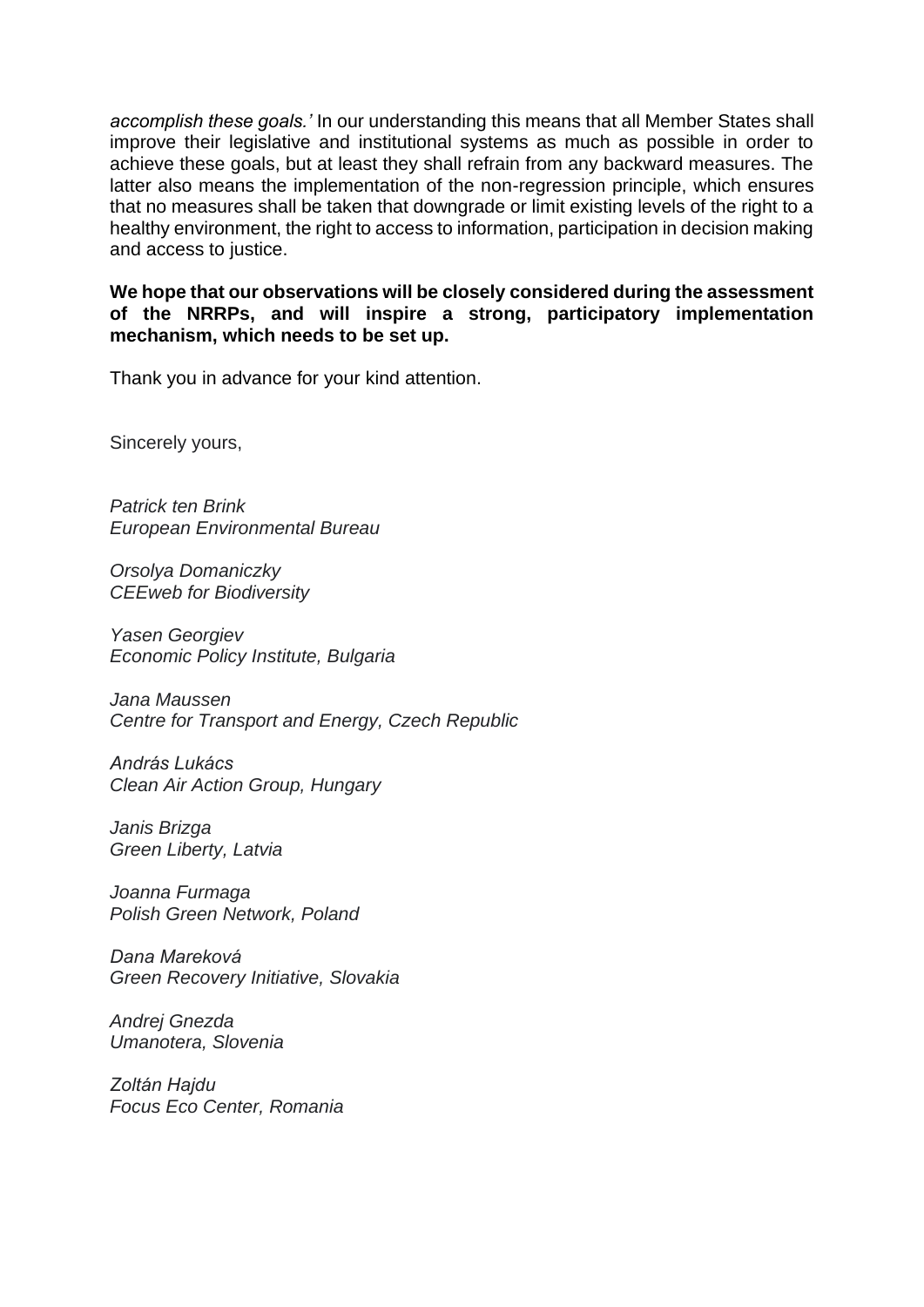<sup>2</sup> Construction Law: https://www.slov-lex.sk/legislativne-procesy/SK/LP/2021/226 Urban Planning Law: https://www.slov-lex.sk/legislativne-procesy/SK/LP/2021/218 replacing: Construction Code, 50/1976 C.c.

 $3$  NGO legislative comments (supported by 11 650 signatures): https://www.mojapeticia.sk/campaign/hromadna-pripomienka-k-navrhom-zakonov-v-oblastiuzemneho-planovania-a-vystavby/ed0ec26b-cb5a-4940-8cb6-599f8109a648

<sup>4</sup> The weakening of access to justice in Slovenia in 2020, http://www.justiceandenvironment.org/fileadmin/user\_upload/Publications/AC- \_Task\_Force\_Meeting\_17.2.2021\_-\_Slovenia-1.pdf

Javna obravnava Osnutka Zakona o varstvu okolja - 2 podaljšana do 11. februarja 2021, https://www.gov.si/novice/2021-01-22-javna-obravnava-osnutka-zakona-o-varstvu-okolja-2 podaljsana-do-11-februarja-2021/

5 For example:

- EU (2007), *Treaty of Lisbon*, Article 2, Paragraph 3, (2007/C 306/01). https://eurlex.europa.eu/legal-content/EN/TXT/HTML/?uri=CELEX:12007L/TXT&from=IT#d1e575-1-1 ) aims at a high level of protection and improvement of the quality of the environment; there can be no derogation from this principle, based on the theory of "acquis communautaire". (*Nonregression in environmental law* (2012), Surveys and Perspectives Integrating Environment and Society. 5.2/2012, Vol.5, n°2, IUCN Commissions. https://journals.openedition.org/sapiens/1405)
- Any unfair competitive advantage or distortion through undercutting of levels of environmental protection shall be prevented. Institute for European Environmental Policy (2018), *Non-regression and environmental legislationin the future EU-UK relationship*.https://ieep.eu/uploads/articles/attachments/b951ce87-3dcd-4043-85bd-026119d50628/Non-regression%20and%20equivalence%20-%20October%20corrected.pdf
- EU (2012), *The right to life and health of future generations must not be overlooked and measures that would be detrimental to them must not be adopted*. Charter of Fundamental Rights of the European Union, Article 52, 53, 54, (2012/C 326/02).
- https://eur-lex.europa.eu/legal-content/EN/TXT/PDF/?uri=CELEX:12012P/TXT&from=EN
- EU (2011), *European Parliament resolution of 29 September 2011 on developing a common EU position ahead of the United Nations Conference on Sustainable Development (Rio+20).* https://www.europarl.europa.eu/sides/getDoc.do?pubRef=-//EP//TEXT+TA+P7-TA-2011- 0430+0+DOC+XML+V0//EN
- Almaty Declaration (from the second meeting of the Parties of the Aarhus Convention): *'We also urge Parties to refrain from taking any measures which would reduce existing rights of access to information, public participation in decision-making and access to justice in environmental matters even where such measures would not necessarily involve any breach of the Convention.'* https://unece.org/fileadmin/DAM/env/documents/2005/pp/ece/ece.mp.pp.2005.2.add.1.e.pdf
- The Fundamental Law of Hungary (2019), Article 21, Paragraph I. http://njt.hu/translated/doc/TheFundamentalLawofHungary\_20191213\_FIN.pdf
- Decision of the Hungarian Constitutional Court No. II/2092/2015.
- Decision of the Hungarian Constitutional Court No. 17/2018.
- The document of the Constitutional Court (2015), IV [41]–[46]. https://alkotmanybirosag.hu/uploads/2019/03/sz\_ii\_2092\_2015.pdf

<sup>6</sup> Art. 3(3) TEU states: 'The Union shall establish an internal market. It shall work for the sustainable development of Europe based on balanced economic growth and price stability, a highly competitive social market economy, aiming at full employment and social progress, and a high level of protection

<sup>1</sup> The principle of non-regression prohibits any recession of environmental law or existing levels of environmental protection and comprises its protective norms in the category of non-revocable and intangible legal rules, in the common interest of humanity.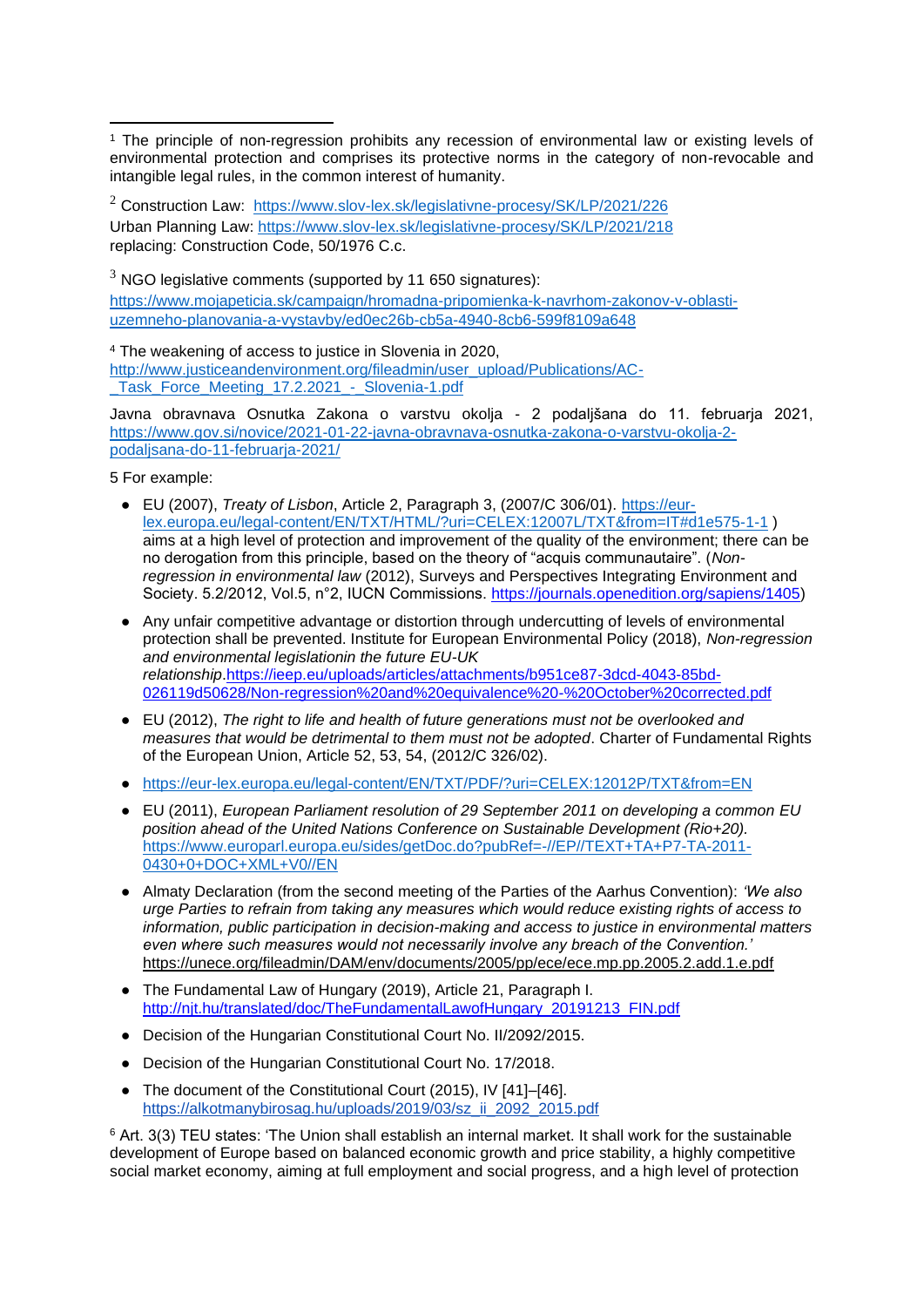and improvement of the quality of the environment. It shall promote scientific and technological advance.'

<sup>7</sup> Charter of Fundamental Rights of the European Union, Art. 37.

<sup>8</sup> The principle of non-regression prohibits any recession of environmental law or existing levels of environmental protection and comprises its protective norms in the category of non-revocable and intagible legal rules, in the common interest of humanity.

<sup>9</sup> TCA Article 7.2(2).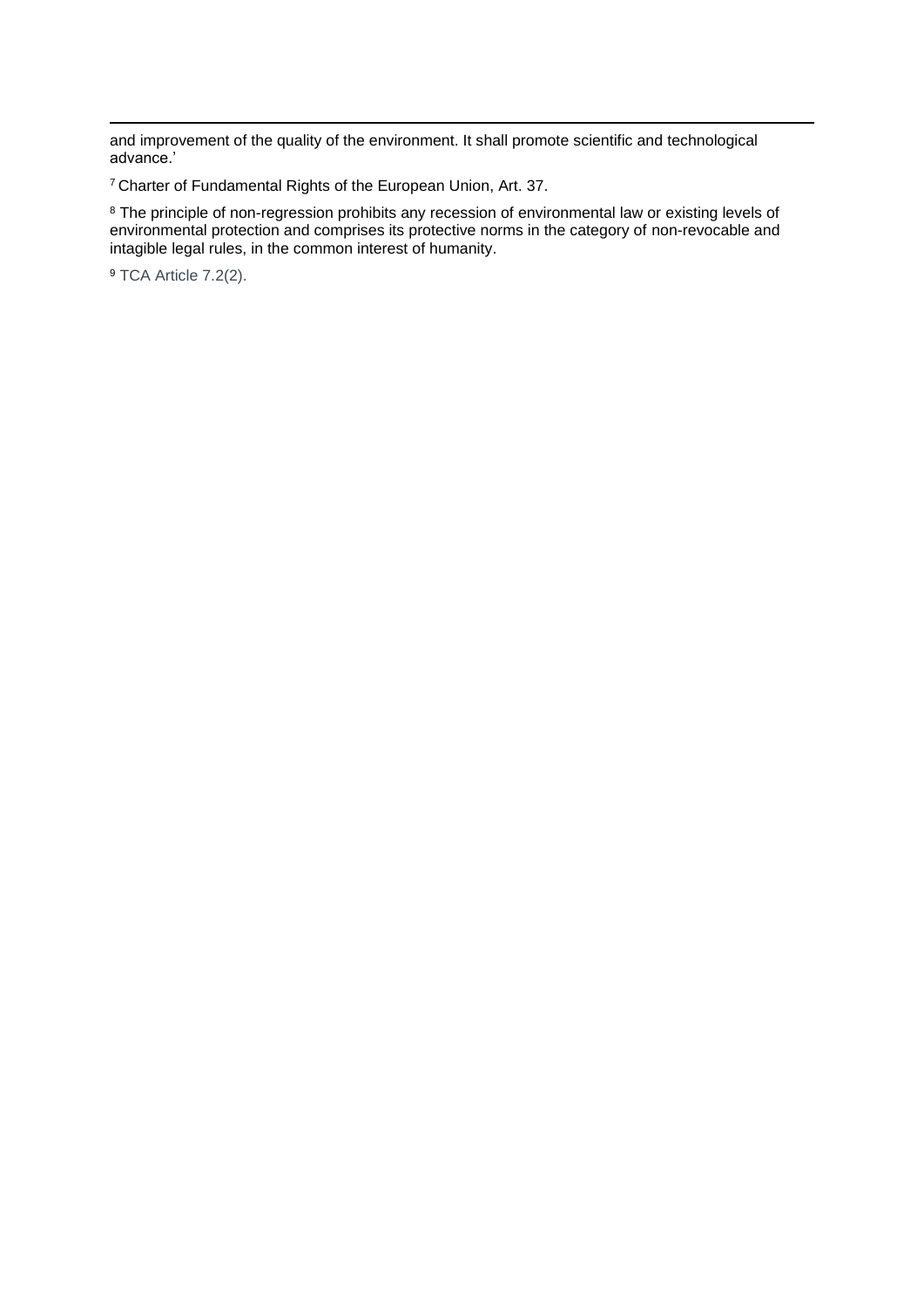# **A civil szervezetek Európai Bizottságnak írt levelének a fordítása**

**(A fordítás a DeepL programmal történt, majd a Levegő Munkacsoport lektorálta.)**

2021. június 17.

Florika Fink-Hooijer asszony Főigazgató Környezetvédelmi Főigazgatóság Európai Bizottság

Maria Teresa Fábregas Igazgató Helyreállítási és Ellenállóképességi Munkacsoport, Főtitkárság Európai Bizottság 1049 Brüsszel Belgium

Tárgy: A visszalépés tilalmának elve és a nemzeti Helyreállítási és Ellenállóképességi Tervek (RRP-k)

Tisztelt Fink-Hooijer asszony! Tisztelt Fabregas asszony!

Miközben az Európai Bizottságnál folyamatban van a nemzeti Helyreállítási és Ellenállóképességi Tervek (NRRP-k) értékelése, az Európai Környezetvédelmi Iroda kilenc közép- és kelet-európai civil szervezettel együtt szeretné felhívni a figyelmét a visszalépés tilalma elvének megsértésével kapcsolatos aggályaira.

Bizonyítékunk van arra, hogy egyes tagállamokban ez az egyedülálló finanszírozási lehetőség inkább árthat az embereknek és a környezetnek, mintsem hogy az Európai Zöld Megállapodást elősegítse. Ezért arra kérjük a Bizottságot, hogy:

– Csak azoknak a tagállamoknak az NRRP-jét hagyja jóvá, amelyek vállalják, hogy teljes mértékben betartják a visszalépés tilalmának elvét.

– A lehető leghamarabb tájékoztassa erről ezt a követelményről a nemzeti kormányokat, hogy megelőzhetőek legyenek a visszalépő intézkedések és jogalkotás.

– A végrehajtási rendszerbe építsen be olyan nyomon követési eszközöket, amelyek segítenek a tagállamok által elfogadott visszalépő intézkedések és politikák felderítésében.

Olyan eseteket azonosítottunk, amikor egyes tagállamok azzal az ürüggyel, hogy az uniós pénzeket a lehető leggyorsabban el kell költeni a gazdasági fellendülés érdekében, környezetvédelmi jogszabályaik egyes elemeinek enyhítését tervezik, például:

– A szlovák kormány nemrégiben olyan, település-tervezéssel és építéssel kapcsolatos döntéshozatalt szabályozó jogszabálytervezetet terjesztett elő, ami központosítja a hatásköröket, erősíti a fejlesztők pozícióját, gyengíti a helyi önkormányzatok és a civil szervezetek helyzetét, és gyakorlatilag lehetetlenné teszi a természetvédelmi hatóságok számára, hogy elvégezzék a munkájukat. Más készülő jogszabályok célja, hogy a környezetvédelmi hatásvizsgálatok (KHV) és az ipari szennyezésekről szóló irányelv (IED)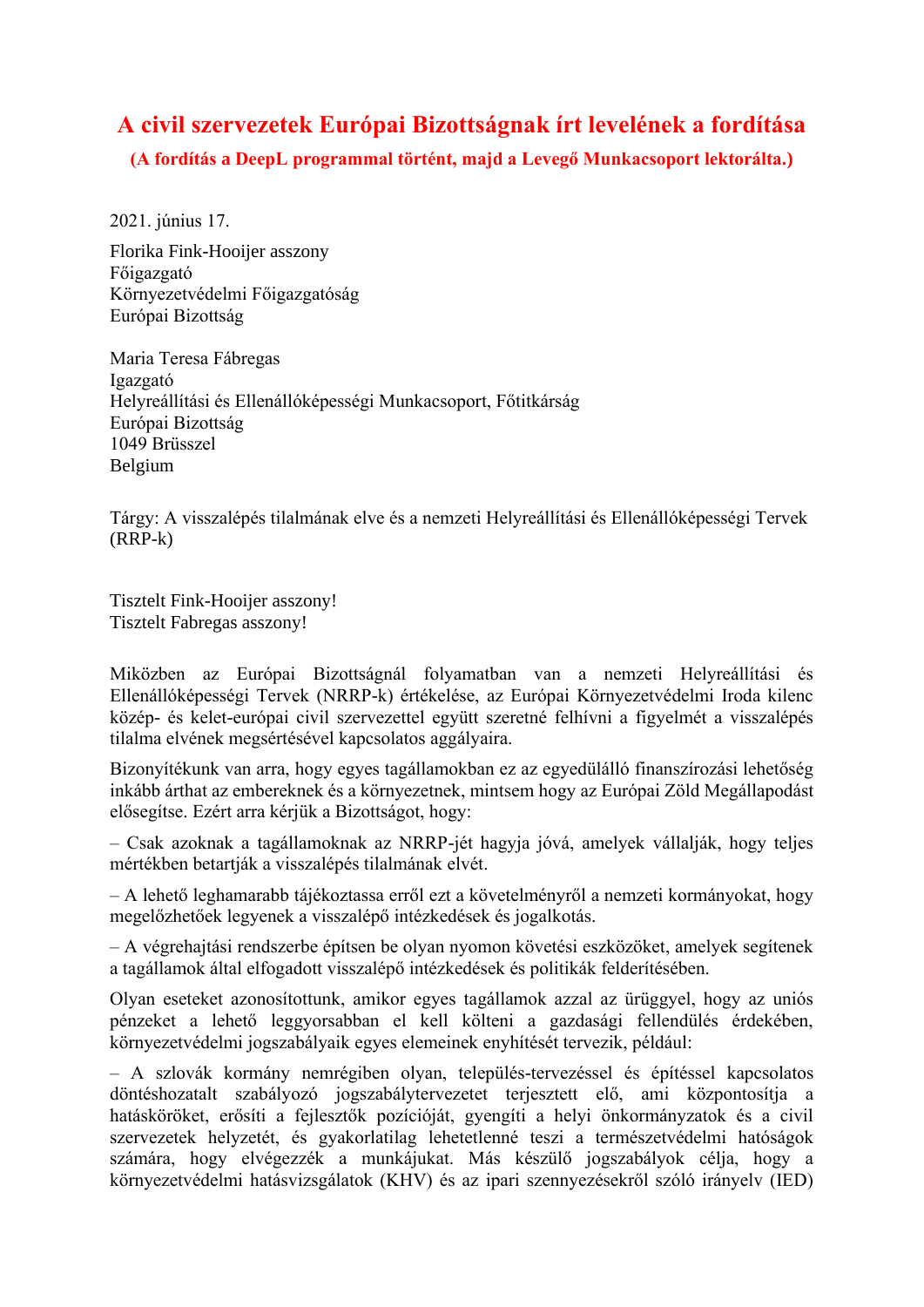szabályozási keretein belül "hatékonyabbá tegyék a nemzeti reformprogram végrehajtásához szükséges folyamatokat".

– A szlovén kormány azt fontolgatja, hogy megszünteti a nem kormányzati szervezeteknek az engedélyezési és a KHV-eljárásokban való részvételi jogát. Ezen túlmenően az érintett illetékes intézmények, amelyek jelenleg kötelező érvényű véleményt adnak az eljárás és a tervek értékelése keretében, többé nem rendelkeznek majd szakértői hatáskörrel, amikor arról döntenek, hogy egy projekt elfogadható-e vagy sem. A beruházóknak lehetőségük lesz arra, hogy a szakértői intézmény véleményét saját véleményükkel támadják meg, és a Környezetvédelmi Minisztérium lesz az a hatóság, amely eldönti, hogy melyik vélemény az irányadó.

– Lengyelországban bejelentettek egy külön törvényt az aszály hatásait ellensúlyozó beruházásokról, amely a folyókon beton műtárgyak gyors építésével küzdene az aszályok ellen, és ez kívül esne a megbízható környezeti vizsgálati eljárás körén. A vízvédelmi intézkedések átláthatatlanok maradnak. Teret engednek a folyók duzzasztásának, és azzal fenyegetnek, hogy visszatérünk a kis folyók tömeges szabályozásához és mederbe kerítéséhez. A B3.3.1. alkotóelem különösen kiábrándító: többcélú hidrotechnikai beruházásokra vonatkozik, amelyek a folyókat tönkretevő duzzasztók és gátak építését jelenthetik. Ezek a bejelentett beruházások a B3.3. reformhoz kapcsolódnak (a mezőgazdaság és a vidéki területek vízkészletekkel való fenntartható gazdálkodásának támogatása). A bejelentés a vízügyi törvény, az építési törvény, valamint a bányászati és földtani törvény nem részletezett módosításait is tartalmazza. Céljuk az eljárások egyszerűsítése és a mesterséges víztározók építésével kapcsolatos engedélyek megszerzésének megkönnyítése. Az ilyen beruházások "gyorsított eljárásának" megteremtése jogos aggályokat vet fel a környezeti hatásvizsgálat megbízhatóságával és az uniós környezetvédelmi előírásoknak való megfeleléssel kapcsolatban.

Tekintettel a fenyegető globális éghajlati és környezeti veszélyekre, az ilyen intézkedések nem tolerálhatók, és meg kell akadályozni őket, mielőtt még kárt okoznának. Meggyőződésünk továbbá, hogy a "ne okozzunk jelentős kárt" elv nem teljesíthető, ha folyamatos visszalépések történnek, akár a nemzeti reformprogramokban és az operatív programokban, akár a várható uniós támogatások miatt felszabaduló nemzeti forrásokból finanszírozott projektek esetében.

A visszalépés tilalmának elvét az uniós szerződések, valamint számos nemzetközi és nemzeti dokumentum kimondta.

Az Európai Unióról szóló szerződés szerint a fenntartható fejlődésnek központi szerepet kell játszania az EU és a tagállamok szabályaiban és politikáiban. Az Alapjogi Charta a következőket mondja ki: "A környezetvédelem magas szintjét és a környezet minőségének javítását be kell építeni az Unió politikáiba, és a fenntartható fejlődés elvével összhangban biztosítani kell." Ezek az általános szabályok elvezetnek bennünket a visszalépés tilalmának elvéhez, amelyet az EU-Egyesült Királyság kereskedelmi és együttműködési megállapodás kifejezetten előír: "A Felek nem gyengítik vagy csökkentik a Felek közötti kereskedelmet vagy beruházásokat érintő módon a környezetvédelmi vagy éghajlatvédelmi szintjüket az átmeneti időszak végén érvényes szint alá." (A visszalépés tilalmának elve megtiltja a környezetvédelmi jog vagy a környezetvédelem meglévő szintjeinek bármiféle visszalépését, és az emberiség közös érdekében a védelmi normáit a nem visszavonható és az alapelvi jelentőségű jogi szabályok kategóriájába sorolja.)

Az Európai Unióhoz való csatlakozásról szóló szerződésben az új EU-tagállamok kinyilvánították: "Közös kívánságunk, hogy Európát a demokrácia, a szabadság, a béke és a haladás kontinensévé tegyük. Az Unió továbbra is eltökélt szándéka, hogy elkerülje az új választóvonalakat Európában, és előmozdítsa a stabilitást és a jólétet az Unió új határain belül és kívül. Alig várjuk, hogy együtt dolgozhassunk e célok elérésére irányuló közös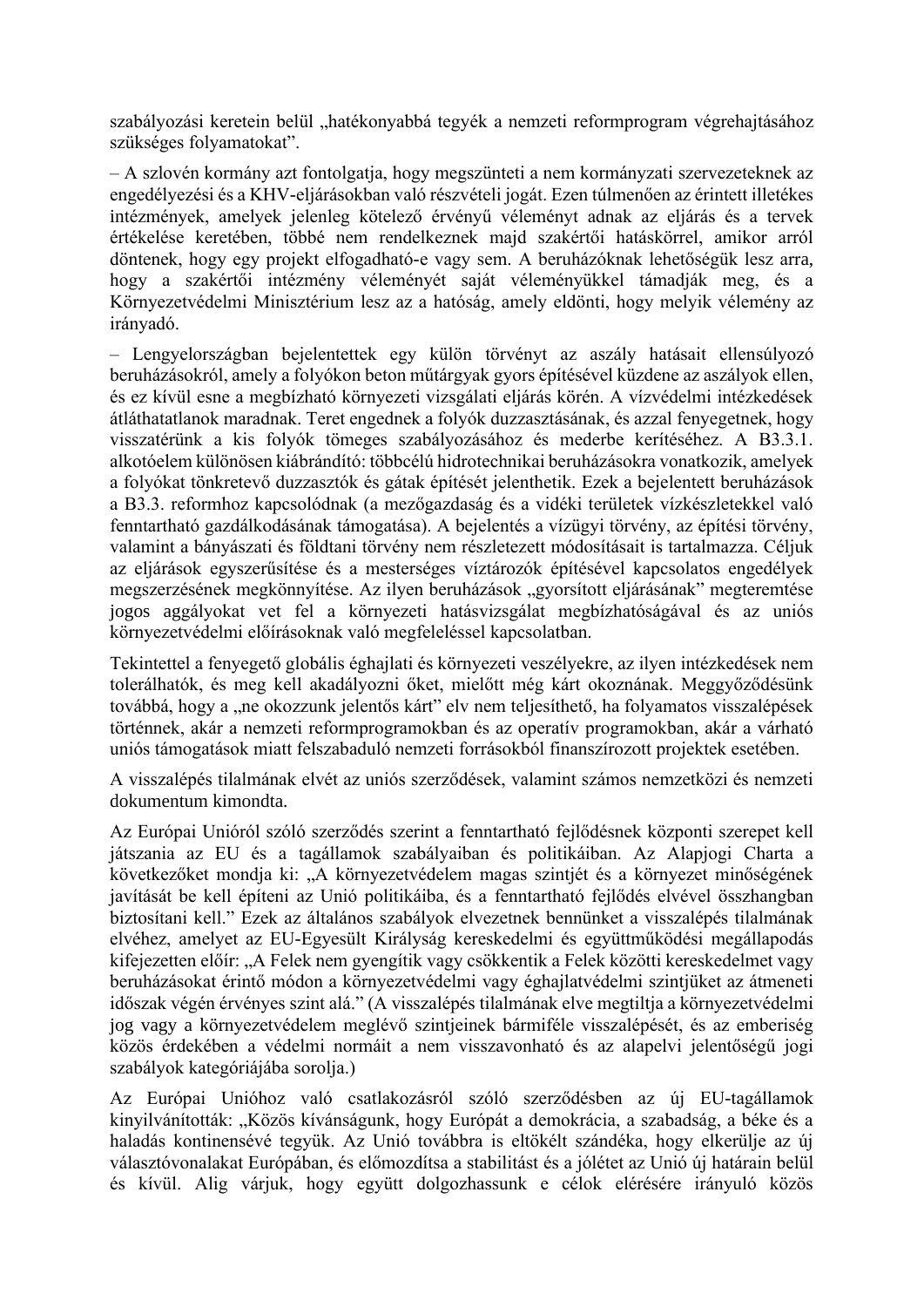törekvéseinkben." Értelmezésünk szerint ez azt jelenti, hogy minden tagállamnak a lehető legnagyobb mértékben fejlesztenie kell jogalkotási és intézményi rendszerét e célok elérése érdekében, de legalábbis tartózkodniuk kell minden visszalépéstől. Ez utóbbi a visszalépés tilalmának megvalósítását is jelenti, amely biztosítja, hogy nem szabad olyan intézkedéseket hozni, amelyek az egészséges környezethez való jog, az információhoz való hozzáféréshez való jog, a döntéshozatalban való részvétel és az igazságszolgáltatáshoz való hozzáférés meglévő szintjeit visszavetik vagy korlátozzák.

Reméljük, hogy észrevételeinket érdemben figyelembe veszik majd a nemzeti reformprogramok értékelése során, és egy erős, részvételen alapuló végrehajtási mechanizmus létrehozását ösztönözhetik.

Előre is köszönjük szíves figyelmüket.

Üdvözlettel,

Patrick ten Brink Európai Környezetvédelmi Iroda

Domaniczky Orsolya CEEweb a Biológiai Sokféleségért

Jaszen Georgiev Gazdaságpolitikai Intézet, Bulgária

Jana Maussen Közlekedési és Energiaügyi Központ, Cseh Köztársaság

Lukács András Levegő Munkacsoport, Magyarország

Janis Brizga Zöld Szabadság, Lettország

Joanna Furmaga Lengyel Zöld Hálózat, Lengyelország

Dana Mareková Zöld Helyreállítási Kezdeményezés, Szlovákia

Andrej Gnezda Umanotera, Szlovénia

Hajdu Zoltán Focus Eco Center, Románia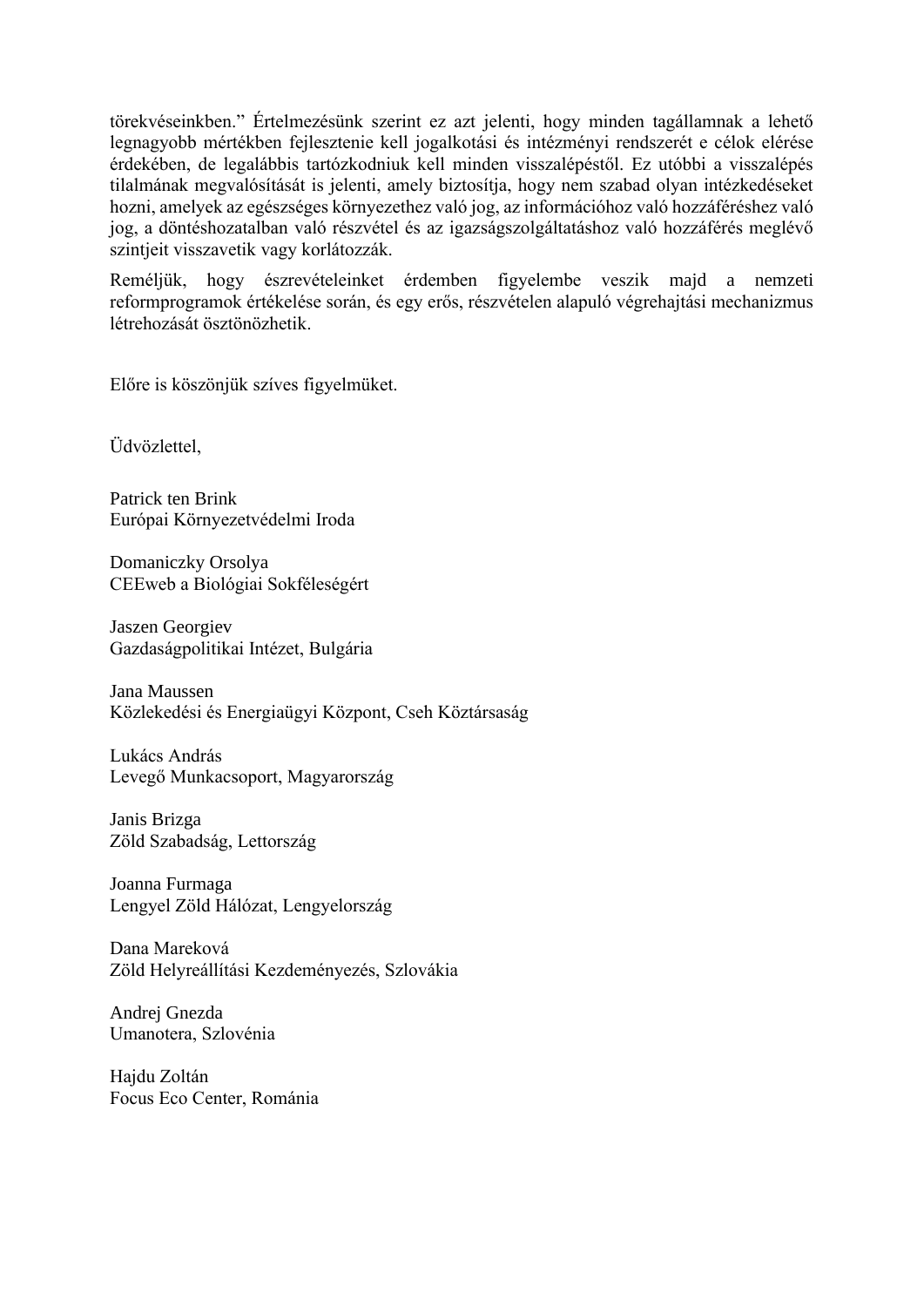



## EUROPEAN COMMISSION

SECRETARIAT-GENERAL Recovery & Resilience Task Force The Director-General

DIRECTORATE-GENERAL ENVIRONMENT The Director-General

> Brussels SG.RECOVER.B1/ET

Dear Mr Ten Brink,

We would like to thank you and your cosignatories for your email dated 17 June and to convey our appreciation for your work done in promoting the European green transition. Let us assure you that we share your vision that the recovery from the current crisis with the help of the Recovery and Resilience Facility is an opportunity to advance with the implementation of the European Green Deal that should not be missed. The high EU environmental standards cannot be lowered, as you rightly note, as sustainable recovery can only be successful if we ensure compliance with the existent requirements established in our laws.

Many thanks for bringing to our attention your concerns that in some Member States (you bring examples of Slovakia, Slovenia and Poland) the implementation of the Recovery and Resilience Facility (RRF) could cause harm to the people and the environment rather than pursue the European Green Deal and would consequently violate the principle of non-regression. We take these concerns very seriously, and before we address the specific elements linked to these Member States, let us touch upon briefly on the main safeguards established in the RRF Regulation to ensure that the recovery is done in the most sustainable way.

The RRF Regulation establishes a requirement that each plan must meet the climate target for expenditure (37%) as well as that no measure included in the plan can cause significant harm to environmental objectives within the meaning of Article 17 of the Taxonomy Regulation ('Do-No-Significant-Harm', DNSH). According to the RRF Regulation, these requirements are mandatory and no plan can be approved if they are not met. We therefore believe that the climate target, coupled with the DNSH principle, will serve as a guarantee that the national plans contribute to a sustainable European recovery. This will ensure the high ambition of national plans when it comes to environmental objectives, which is of concern to you.

Mr. Patrick ten Brink *Deputy Secretary General and Director of EU Policy* European Environmental Bureau Rue des Deux Églises 14-16, B-1000 Brussels [Patrick.tenBrink@eeb.org](mailto:Patrick.tenBrink@eeb.org)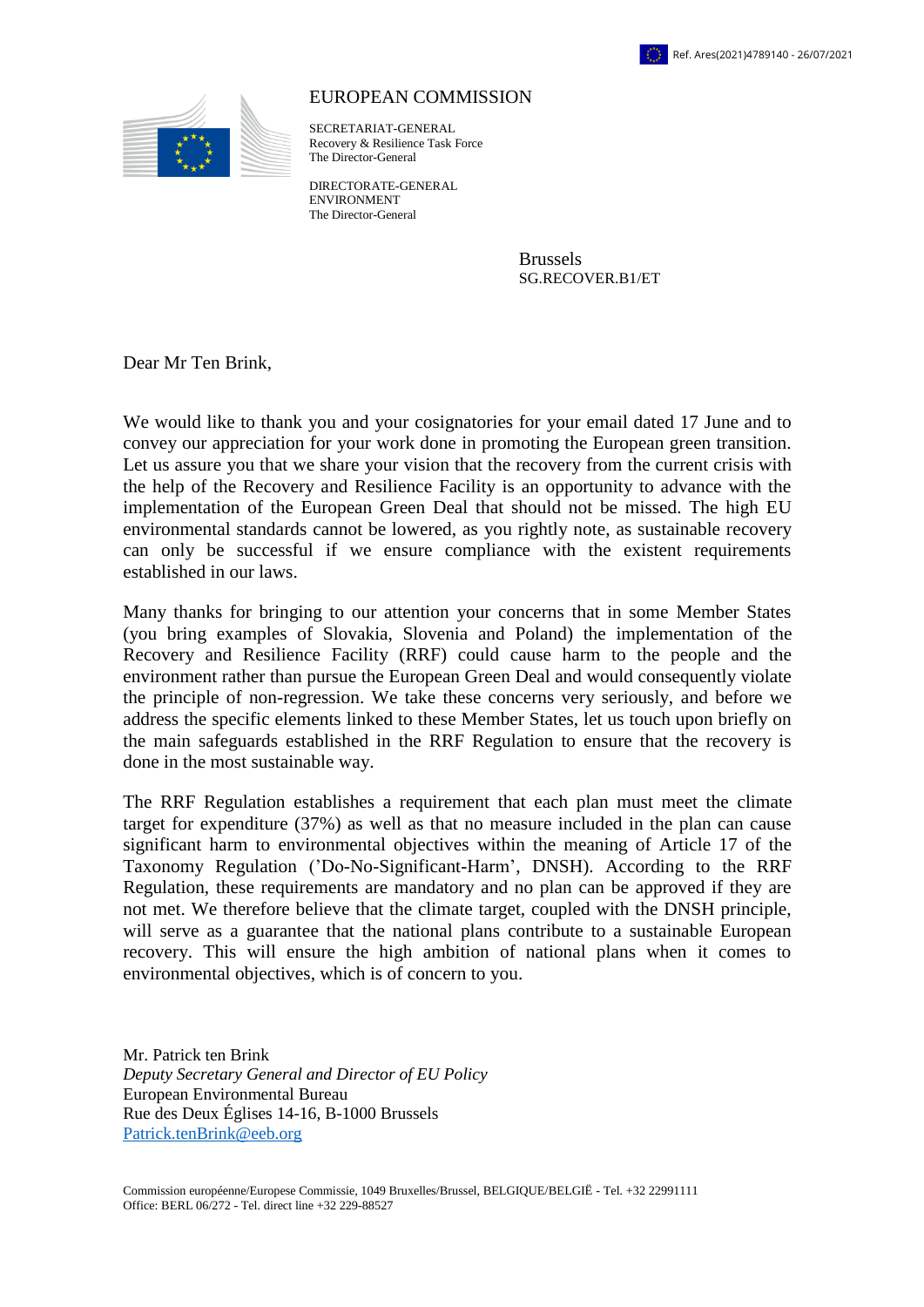All measures proposed in Member States' Recovery and Resilience Plans (RRPs) must comply with the relevant EU legislation, including the relevant EU environmental legislation. When assessing the RRPs, Commission services are paying particular attention to this, and we have insisted, when considered as needed, on Environmental Impact Assessments, Appropriate Assessments (under the Habitats Assessment) and other relevant assessments (under the Water Framework Directive and the Habitats Directive) to be included in the milestones and targets to ensure compliance with the relevant legislation. In all of these cases, payments will only be made if and when such milestones and targets are fully met. In addition, in Member States where there are compliance or implementation problems, we have also insisted on the relevant reforms to take place before the investment is carried out. Finally, the Commission will continue to monitor and, where necessary, enforce compliance with EU environmental rules related to the implementation of measures supported by the RRF.

As regards the concrete examples brought in your letter for the three Member States, we would like to note the following:

### *Slovakia*

According to our assessment, the environmental ambition of the Slovak RRP is generally high. That being said, we take due note of your concerns with respect to possible modifications of transposition at national level of the Environmental Impact Assessment Directive (EIA) and Industrial Emissions Directive (IED). While we generally welcome the intention to streamline the application of the IED and we note the objective to increase the current level of public participation in environmental impact assessment decisions, it needs to be underlined that the provisions of the IED must be strictly respected – in particular Art. 20(1) of the Directive which stipulates that the operator remains obliged to inform the administrative body of any planned change (i.e. substantial and/or minor) in the nature, function or extent of the installation which could have consequences for the environment. We would like to assure you that the Commission will monitor the corresponding legislative developments as part of the recovery and resilience plan implementation.

As regards the legislation regulating decision-making in urban planning and construction, this has not been included in the plan, however the Commission will continue to monitor relevant legislative developments and their compliance with relevant EU legislation.

### *Slovenia*

We understand you are concerned that the Slovenian government is considering some procedural amendments to the EIA and permitting procedures, including eliminating the right of NGOs to be a party and reducing the roles of authorities to be consulted. While the Slovenian RRP does not include any reform elements that would be detrimental to environmental legislation, the implementation of the national recovery and resilience plan will also ensure the full application of the DNSH principle, as indicated above. Particular attention will be paid in the context of the application of the reform on the amendment of the Building Act and the Spatial Planning Act included in component C3K6 of the Slovenian RRP. The Commission services are following closely these developments in Slovenia. They will also investigate any likely legislative breaches if provided with evidence that streamlining and speeding up measures are at the detriment of the requirements of public participation and access to justice stemming from the relevant directives and the Aarhus Convention.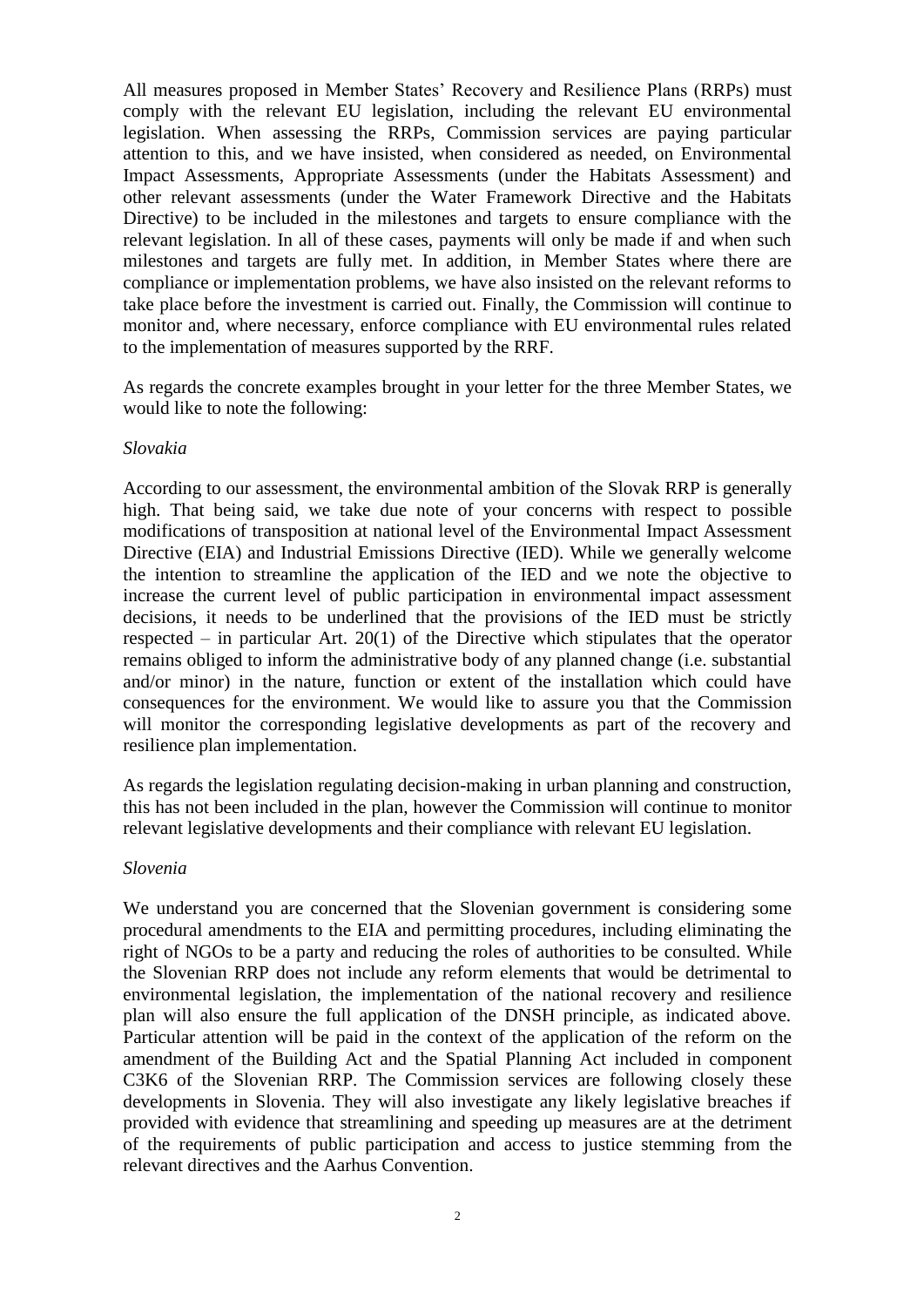### *Poland*

As regards your concerns around measures included in the Polish RRP, specifically the reform B3.3. and the investment B3.3.1. on water management projects in rural areas, we would like recall that these measures will need to comply with the DNSH requirement for the plan to be approved. The Commission is currently in the formal assessment phase of the plan, and is in close contact with Poland. As part of this process, in case of any doubt or concern, Commission services may make observations or seek additional information.

We share your view that the preparation of national recovery and resilience plans should be an open and transparent process. Involving stakeholders in the recovery process is important for achieving a sustainable and inclusive recovery in Europe. The recovery can only succeed if we act together, in close cooperation with social partners and civil society. Undertaking the reforms mentioned above will only succeed if there is broad ownership at national level.

We underline the importance of stakeholders' involvement in our daily exchanges with Member States and consistently recall that national ownership is a prerequisite for the successful implementation of the Recovery and Resilience Facility. In addition to this, the Commission itself often engages in stakeholder outreach, e.g. through the public discussions and events organised by our representations in the capitals.

Having said this, we always welcome receiving relevant information from stakeholders, which also helps us in our assessment of the national plans and their implementation.

Let us thank you once again for your efforts and for the very useful assessment you shared with us, which we have shared with the relevant colleagues.

Yours sincerely,

Céline GAUER Florika FINK - HOOIJER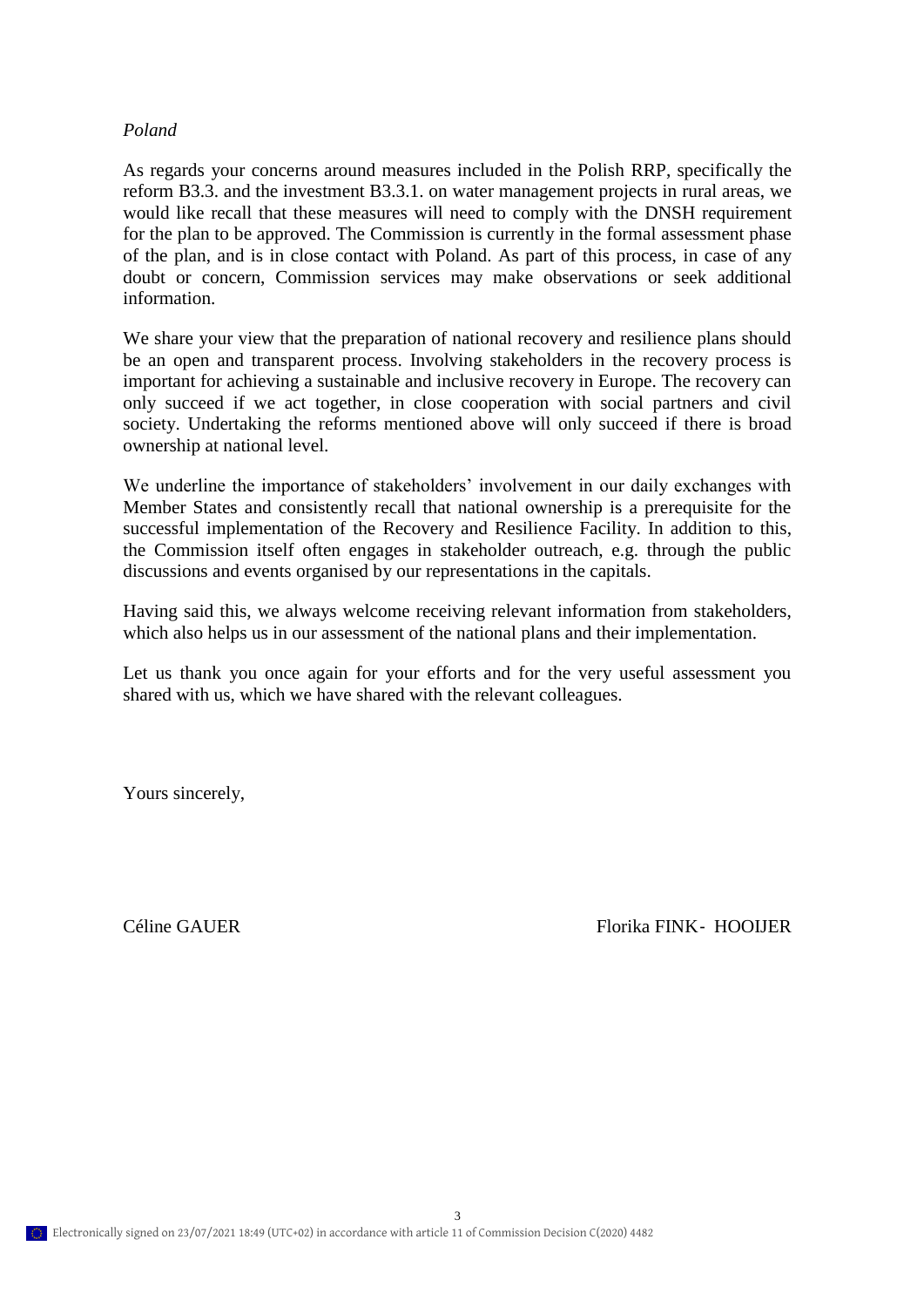# **Az Európai Bizottságnak válaszának fordítása**

**(A fordítás a DeepL programmal történt, majd a Levegő Munkacsoport lektorálta.**

EURÓPAI BIZOTTSÁG

FŐTITKÁRSÁG Helyreállítási és Ellenállóképességgel foglalkozó Munkacsoport A főigazgató

KÖRNYEZETVÉDELMI FŐIGAZGATÓSÁG A Főigazgató Brüsszel SG.RECOVER.B1/ET

Tisztelt Ten Brink úr!

Szeretnénk megköszönni Önnek és társaláíróinak a június 17-én kelt e-mailt, és szeretnénk kifejezni elismerésünket az európai zöld átmenet előmozdítása érdekében végzett munkájukért. Biztosítjuk, hogy osztjuk az Önök elképzelését, miszerint a jelenlegi válságból való kilábalás a Helyreállítási és Ellenállóképességi Eszköz segítségével olyan lehetőséget jelent az Európai Zöld Megállapodás megvalósításának előmozdítására, amelyet nem szabad elszalasztani. Az uniós környezetvédelmi normák magas szintjét nem lehet csökkenteni, amint azt Önök is helyesen megjegyzik, mivel a fenntartható fellendülés csak akkor lehet sikeres, ha biztosítjuk a jogszabályainkban meghatározott, meglévő követelményeknek való megfelelést.

Köszönjük, hogy felhívták a figyelmünket arra az aggodalmukra, hogy egyes tagállamokban (Szlovákia, Szlovénia és Lengyelország példáját hozzák fel) a Helyreállítási és Ellenállóképességi Eszköz (RRF) végrehajtása az Európai Zöld Megállapodás megvalósítása helyett inkább kárt okozhat az embereknek és a környezetnek, és következésképpen sértheti a visszalépés tilalmának elvét. Nagyon komolyan vesszük ezeket az aggályokat, és mielőtt az említett tagállamokkal kapcsolatos konkrét elemekkel foglalkoznánk, hadd térjünk ki röviden az RRF-rendeletben meghatározott főbb biztosítékokra, amelyek célja, hogy a helyreállítás a lehető legfenntarthatóbb módon történjen.

Az RRF-rendelet előírja, hogy minden egyes tervnek meg kell felelnie a kiadásokra vonatkozó éghajlati célkitűzésnek (37%), valamint hogy a tervben szereplő egyetlen intézkedés sem okozhat jelentős kárt a környezetvédelmi célkitűzéseknek a taxonómiai rendelet 17. cikke értelmében ("Do-No-Significant-Harm", DNSH). Az RRF-rendelet szerint ezek a követelmények kötelezőek, és ha nem teljesülnek, a terv nem hagyható jóvá. Ezért úgy véljük, hogy az éghajlati cél a DNSH elvvel párosulva garanciát jelent arra, hogy a nemzeti tervek hozzájárulnak a fenntartható európai fellendüléshez. Ez biztosítani fogja a nemzeti tervek ambiciózus szintjének magas fokát az Önök számára fontos környezetvédelmi célkitűzések tekintetében.

A tagállamok helyreállítási és ellenállóképességi terveiben (RRP) javasolt valamennyi intézkedésnek meg kell felelnie a vonatkozó uniós jogszabályoknak, beleértve a vonatkozó uniós környezetvédelmi jogszabályokat is. Az RRP-k értékelésekor a Bizottság szolgálatai különös figyelmet fordítanak erre, és amennyiben szükségesnek ítéljük, ragaszkodunk ahhoz, hogy a környezeti hatásvizsgálatok, a megfelelőségi vizsgálatok (az élőhely-értékelés alapján)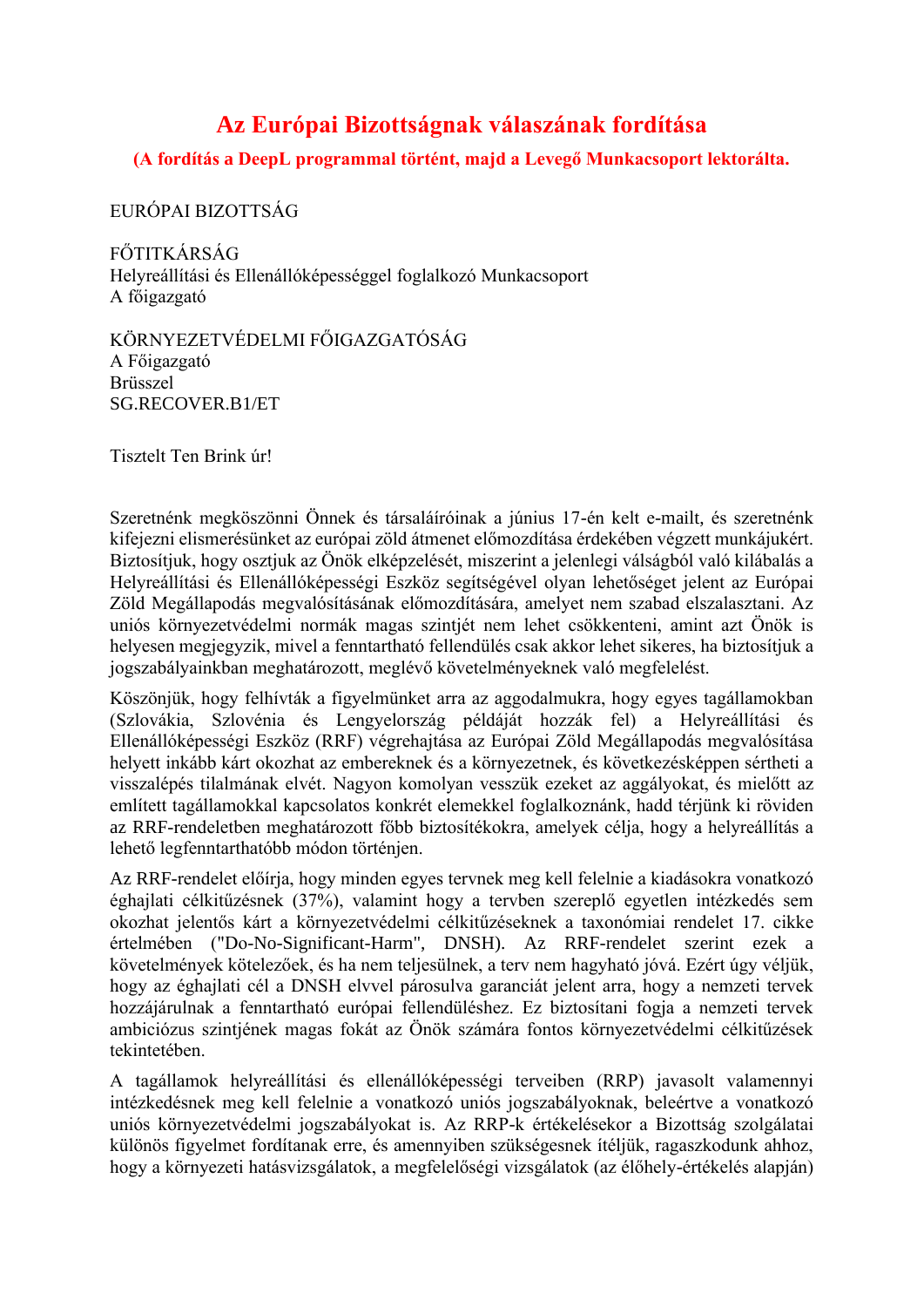és más vonatkozó vizsgálatok (a vízügyi keretirányelv és az élőhelyvédelmi irányelv alapján) szerepeljenek a mérföldkövekben és célokban, hogy biztosítsák a vonatkozó jogszabályoknak való megfelelést. Mindezen esetekben a kifizetésekre csak akkor kerül sor, ha és amennyiben a mérföldkövek és célok teljes mértékben teljesülnek. Ezenkívül azokban a tagállamokban, ahol megfelelési vagy végrehajtási problémák merülnek fel, ragaszkodunk ahhoz, hogy a beruházás megvalósítása előtt a vonatkozó reformokat is végrehajtsák. Végezetül a Bizottság továbbra is figyelemmel kíséri, és szükség esetén kikényszeríti az RRF által támogatott intézkedések végrehajtásához kapcsolódó uniós környezetvédelmi szabályoknak való megfelelést.

Ami a levelükben említett, a három tagállamra vonatkozó konkrét példákat illeti, a következőket szeretnénk megjegyezni:

## Szlovákia

Értékelésünk szerint a szlovák RRP környezetvédelmi ambíciói általában véve magasak. Ennek ellenére tudomásul vesszük az Önök aggodalmait a környezeti hatásvizsgálati (KHV) irányelv és az ipari kibocsátásokról szóló irányelv (IED) nemzeti szintű átültetésének lehetséges módosításaival kapcsolatban. Bár általánosságban üdvözöljük az IED alkalmazásának ésszerűsítésére irányuló szándékot, és tudomásul vesszük a környezeti hatásvizsgálati döntésekben való nyilvános részvétel jelenlegi szintjének növelésére irányuló célkitűzést, hangsúlyozni kell, hogy az IED rendelkezéseit szigorúan be kell tartani – különösen a környezeti hatásvizsgálatról szóló irányelv 20. cikkének (1) bekezdését, amely előírja, hogy az üzemeltető továbbra is köteles tájékoztatni a közigazgatási szervet a létesítmény jellegében, funkciójában vagy kiterjedésében tervezett minden olyan (azaz jelentős és/vagy kisebb) változásról, amely a környezetre nézve következményekkel járhat. Szeretnénk biztosítani Önöket arról, hogy a Bizottság a helyreállítási és rugalmassági terv végrehajtásának részeként figyelemmel fogja kísérni a megfelelő jogszabályi fejleményeket.

Ami a településtervezéssel és építéssel kapcsolatos döntéshozatalt szabályozó jogszabályokat illeti, ez nem szerepel a Tervben, azonban a Bizottság továbbra is figyelemmel fogja kísérni a vonatkozó jogszabályi fejleményeket és azok megfelelőségét a vonatkozó uniós jogszabályokkal.

## Szlovénia

Megértjük aggodalmukat, hogy a szlovén kormány a KHV és az engedélyezési eljárások néhány eljárási módosítását tervezi, beleértve a nem kormányzati szervezetek részvételi jogának megszüntetését és a konzultációra kötelezett hatóságok szerepének csökkentését. Míg a szlovén RRP nem tartalmaz olyan reformelemeket, amelyek a környezetvédelmi jogszabályokra nézve hátrányosak lennének, a nemzeti helyreállítási és ellenállóképességi terv végrehajtása biztosítani fogja a DNSH elvének teljes körű alkalmazását is, amint azt fentebb jeleztük. Különös figyelmet kell fordítani az építési törvény és a területrendezési törvény módosítására vonatkozó reform alkalmazására, amely a szlovén RRP C3K6. alkotóelemében szerepel. A Bizottság szolgálatai szorosan figyelemmel kísérik ezeket a fejleményeket Szlovéniában. Amennyiben bizonyítékot merül fel arra, hogy az észszerűsítő és gyorsító intézkedések a nyilvánosság részvételére és az igazságszolgáltatáshoz való hozzáférésre irányuló, a vonatkozó irányelvekből és az Aarhusi Egyezményből eredő követelmények rovására mennek, kivizsgálják a jogszabályok esetleges megsértését is.